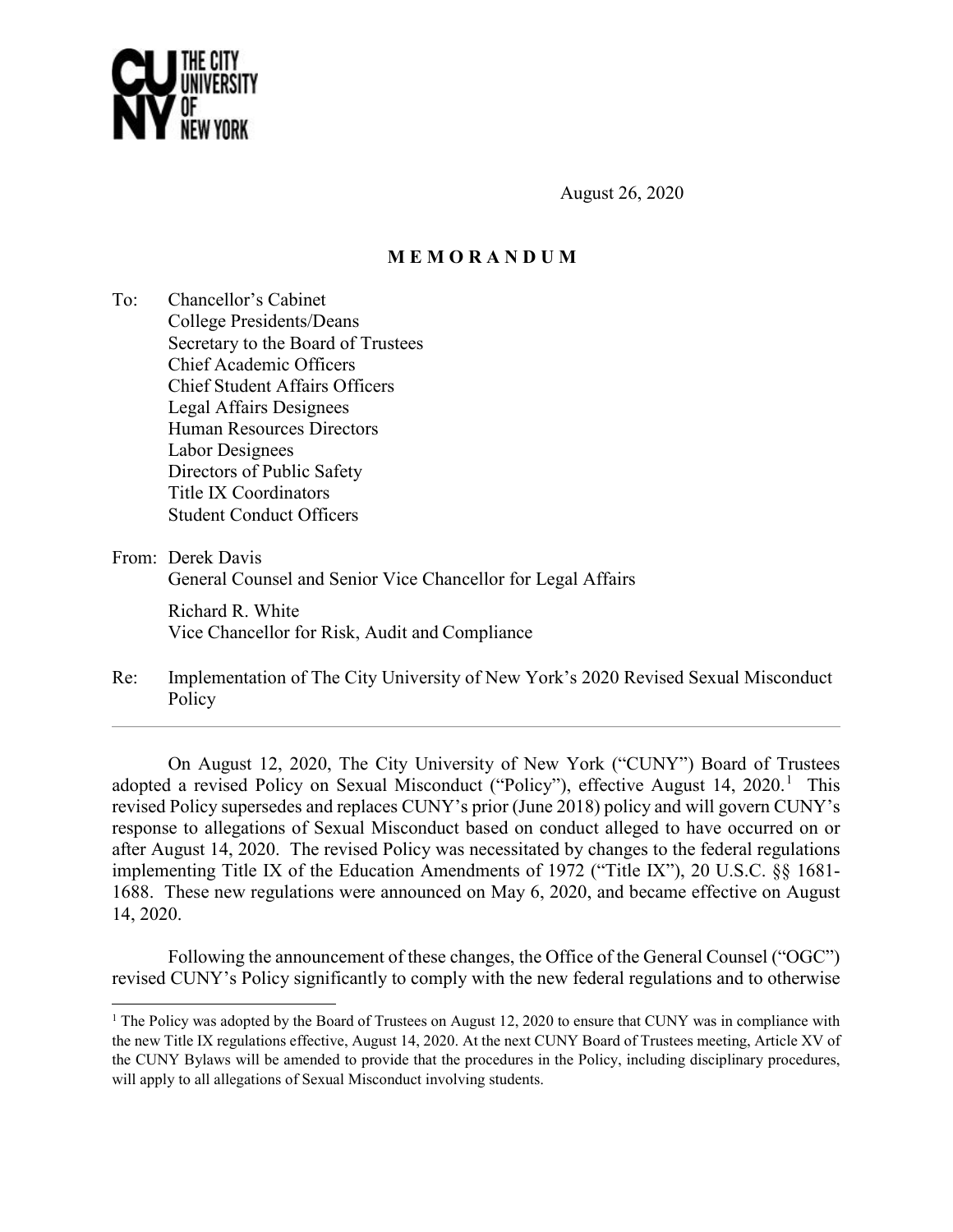include additional clarifications to the Policy. Before the Policy was finalized, OGC sent it to many of CUNY's stakeholders, including college presidents and faculty and student leaders. OGC considered all comments submitted and many comments were incorporated. The Office of Risk, Audit and Compliance ("RAC"), which manages CUNY's Title IX compliance, worked with various CUNY stakeholders, including campus Title IX Coordinators, to prepare for the implementation of the revised Policy.

Below is a summary of the significant elements of the revised Policy, information regarding Policy implementation, and the action steps required by each college/unit.

## **A. OVERVIEW OF CHANGES AND STRUCTURE OF THE REVISED POLICY**

The new regulations significantly limit the behavior that constitutes Sexual Harassment prohibited by Title IX—this behavior is now referred to as "Title IX Sexual Harassment." The regulations mandate a specific procedure for the investigation, resolution and adjudication of behavior that meets the definition of Title IX Sexual Harassment ("Title IX Grievance Procedure"). The regulations state that educational institutions may still prohibit sexual misconduct that falls outside of the narrow definition of Title IX Sexual Harassment and CUNY will continue to prohibit, investigate and adjudicate such conduct—now referred to as Non-Title IX Sexual Misconduct in the revised Policy.

While the regulations specify a strict and complex Title IX Grievance Procedure for Title IX Sexual Harassment matters, those procedures are not required when Sexual Misconduct falls outside the scope of Title IX and CUNY determined that it would not use the Title IX Grievance Procedure for Non-Title IX Sexual Misconduct matters. Therefore, to ensure compliance with Title IX, as now interpreted, as well as other federal, state and local laws, the revised Policy provides two different sets of procedures: Title IX Sexual Harassment matters will follow the Title IX Grievance Procedure required by the regulations and Non-Title IX Sexual Misconduct matters will follow a different process which largely mirrors the CUNY investigation and adjudication process that existed under previous versions of the Policy, with a few changes and updates.

The revised Policy uses Sexual Misconduct as an umbrella term that covers all conduct prohibited by the Policy—regardless of whether that conduct meets the Title IX Sexual Harassment definition or not. Sexual Misconduct that falls outside the scope of Title IX Sexual Harassment will be referred to as a Non-Title IX Sexual Misconduct matter.

## **1. IMPLEMENTATION DATE**

The United States Department of Education ("USDOE") Office of Civil Rights ("OCR") will not enforce the new regulations retroactively. As mentioned above, the revised Policy became effective on August 14, 2020, and will apply to Sexual Misconduct that allegedly occurred on or after August 14, 2020. Sexual Misconduct that took place before the effective date of the revised Policy will be controlled by the version of the Policy that was in effect at the time the alleged behavior occurred.

# **2. DEFINITIONS**

In general, the definitions were revised. The sections on definitions and prohibited conduct were combined. See Section III. New terms are defined, such as Title IX Sexual Harassment. Title IX Sexual Harassment must take place in CUNY's education program or activity and against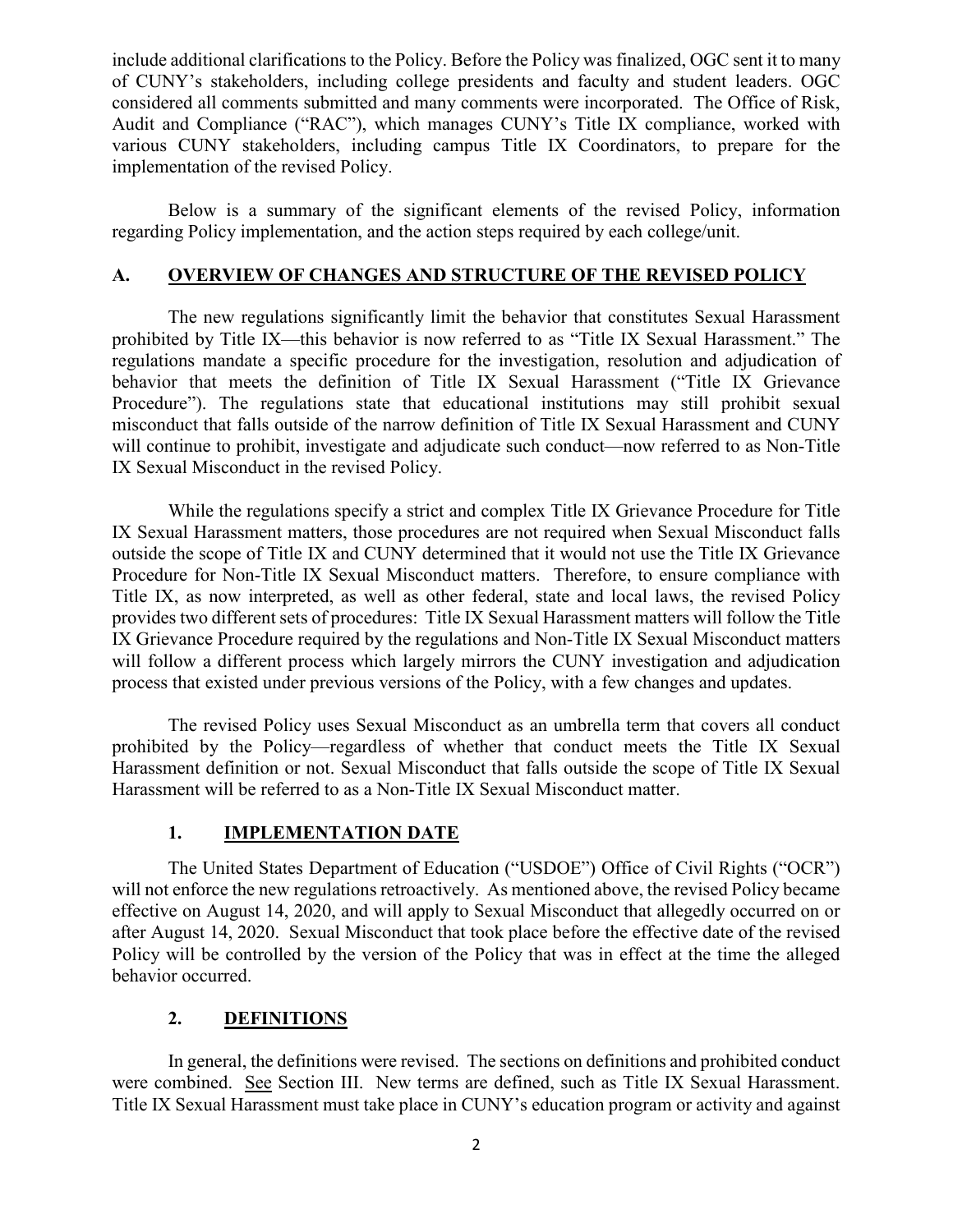a person in the United States. USDOE defines Title IX Sexual Harassment to include Sexual Assault, Dating Violence, Domestic Violence, Stalking, quid pro quo Sexual Harassment and harassment that is so severe, pervasive, and objectively offensive that it effectively denies a person equal access to an institution's educational program or activity. See Section III, Prohibited Conduct and Definitions.

Title IX Sexual Harassment is a subset of the broader definition of Sexual Harassment. If conduct does not meet the definition of Title IX Sexual Harassment—for example, because the behavior did not meet USDOE's jurisdictional limitations, taking place in the United States or within a CUNY educational program or activity, the behavior may still meet the broader definition of Sexual Harassment.

Both Sexual Harassment and Title IX Sexual Harassment are defined as conduct "on the basis of sex." The revised Policy defines, "on the basis of sex" to include sexual orientation, gender, gender expression and gender identity, including transgender status. The definition of Gender-Based Harassment was deleted from the revised Policy because Sexual Harassment now encompasses Gender-Based Harassment.

# **3. ACTUAL KNOWLEDGE AND EMPLOYEE REPORTING OBLIGATIONS**

Under the new regulations, OCR will apply an "actual knowledge" standard to determine if an institution responded promptly and in a manner that was not deliberately indifferent to the alleged Title IX Sexual Harassment. An institution has "actual knowledge" of Title IX Sexual Harassment or an allegation of Title IX Sexual Harassment when it is known to the Title IX Coordinator or an official with the authority to institute corrective measures. USDOE recognizes that determining which officials have authority to institute corrective measures is a fact-specific inquiry. In addition to the Title IX Coordinator, CUNY believes that the following individuals may have the authority to institute corrective measures:

- Campus President;
- Public Safety;
- Chief Student Affairs Officer; and
- Director of Human Resources.

The individuals listed above are also designated as "responsible employees"—meaning that they are required to report Sexual Misconduct to the Title IX Coordinator. However, because these individuals are likely to be deemed as individuals with authority to institute corrective measures under the new "actual knowledge" standard adopted by USDOE and enforced by OCR, they must be particularly diligent to promptly report Sexual Misconduct or allegations of Sexual Misconduct to the Title IX Coordinator.

CUNY will continue to designate certain employees as "responsible employees" that are required to report Sexual Misconduct to the Title IX Coordinator. The list of responsible employees was changed and should be reviewed carefully. See Section VI. Colleges are still required to train all employees who are required to report incidents of Sexual Misconduct under the Policy, as well as those employees who have been designated as confidential employees.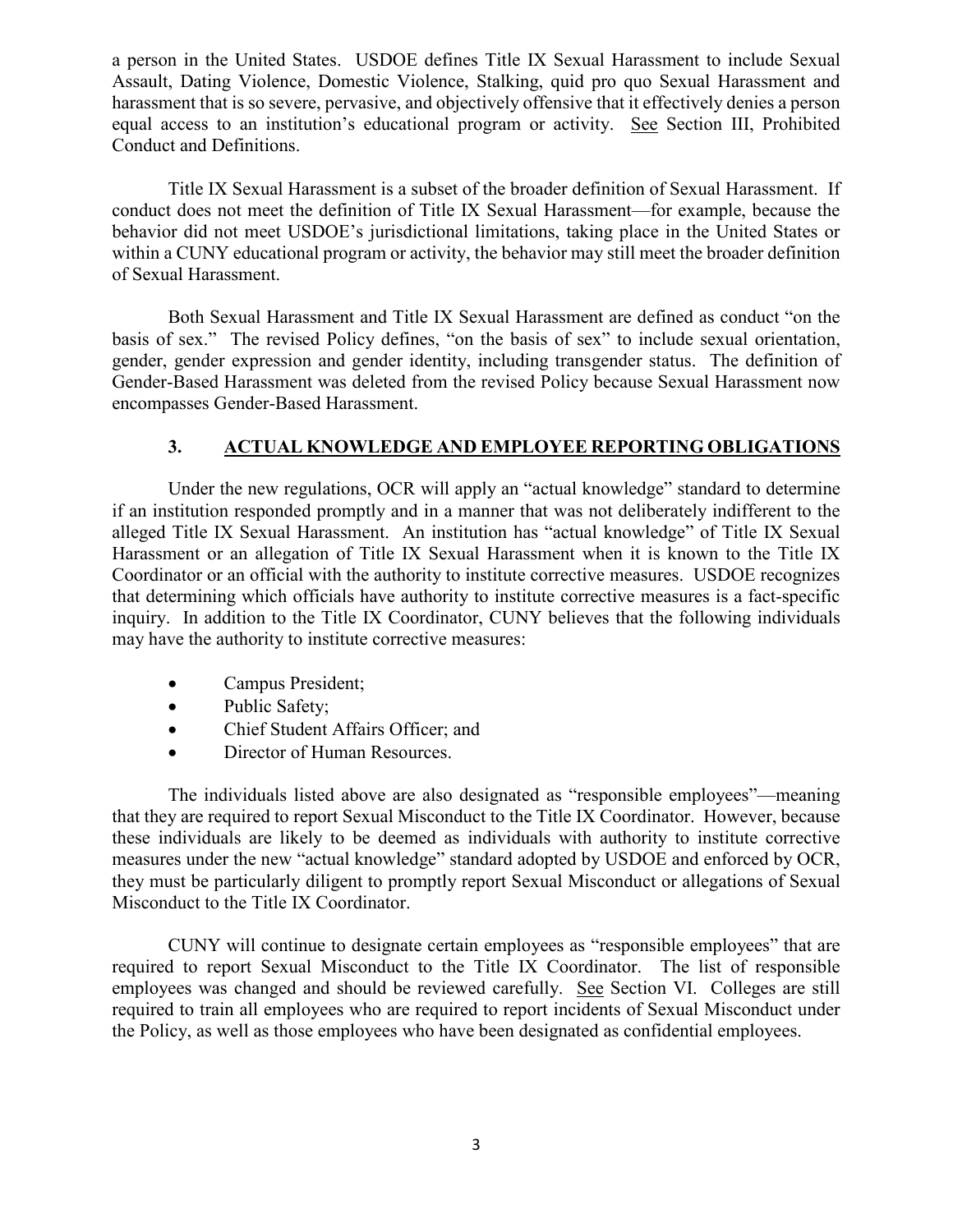# **4. REPORTING SEXUAL MISCONDUCT TO THE COLLEGE**

Complainants are encouraged to complete the CUNY Sexual Misconduct Allegation Form. This is a revised version of the former "CUNY Sexual Misconduct Complaint form" and will be available in a fillable PDF form on CUNY's Title IX website and every campus Title IX website. Colleges are also encouraged to provide the form in an online format that allows for confidential online submission directed to the Title IX Coordinator. The Title IX Coordinator should seek the assistance of their campus' application and web development office to upload the form to their campus web page for easy access.

Complainants should submit the form electronically through the college's website, by email, or by bringing the form to one of the following offices:

- Title IX Coordinator:
- Office of Public Safety;
- Office of Vice President for Student Affairs or Dean of Students;
- Residence Life staff in CUNY owned or operated housing; or
- Human Resources Director.

Colleges will continue to respond to allegations made without the form, whether oral or written. As discussed below, the regulations require the submission of a Title IX Formal Complaint for the resolution of allegations that constitute Title IX Sexual Harassment. There is no separate form for this purpose. It is the Title IX Coordinator's responsibility to determine if a complainant's submission of the CUNY Sexual Misconduct Allegation Form—or any other method of reporting—meets the procedural and substantive requirements of a Title IX Formal Complaint.

# **5. EVALUATION OF INITIAL REPORTS**

As discussed above, there are separate procedures for Title IX Sexual Harassment matters (Section XI) and Non-Title IX Sexual Misconduct matters (Section XII). Rights and procedures that apply to both Title IX Sexual Harassment matters and Non-Title IX Sexual Misconduct matters are discussed in Section X.

Under this new structure, Title IX Coordinators must evaluate initial allegations of Sexual Misconduct to determine whether the alleged behavior meets the definition of Title IX Sexual Harassment. This new evaluation stage is imperative to ensure that Title IX Sexual Harassment is investigated, resolved and/or adjudicated pursuant to the Title IX Grievance Procedures required by the new Title IX regulations.

Allegations that include both Title IX Sexual Harassment and Non-Title IX Sexual Misconduct are handled together under the Title IX procedures.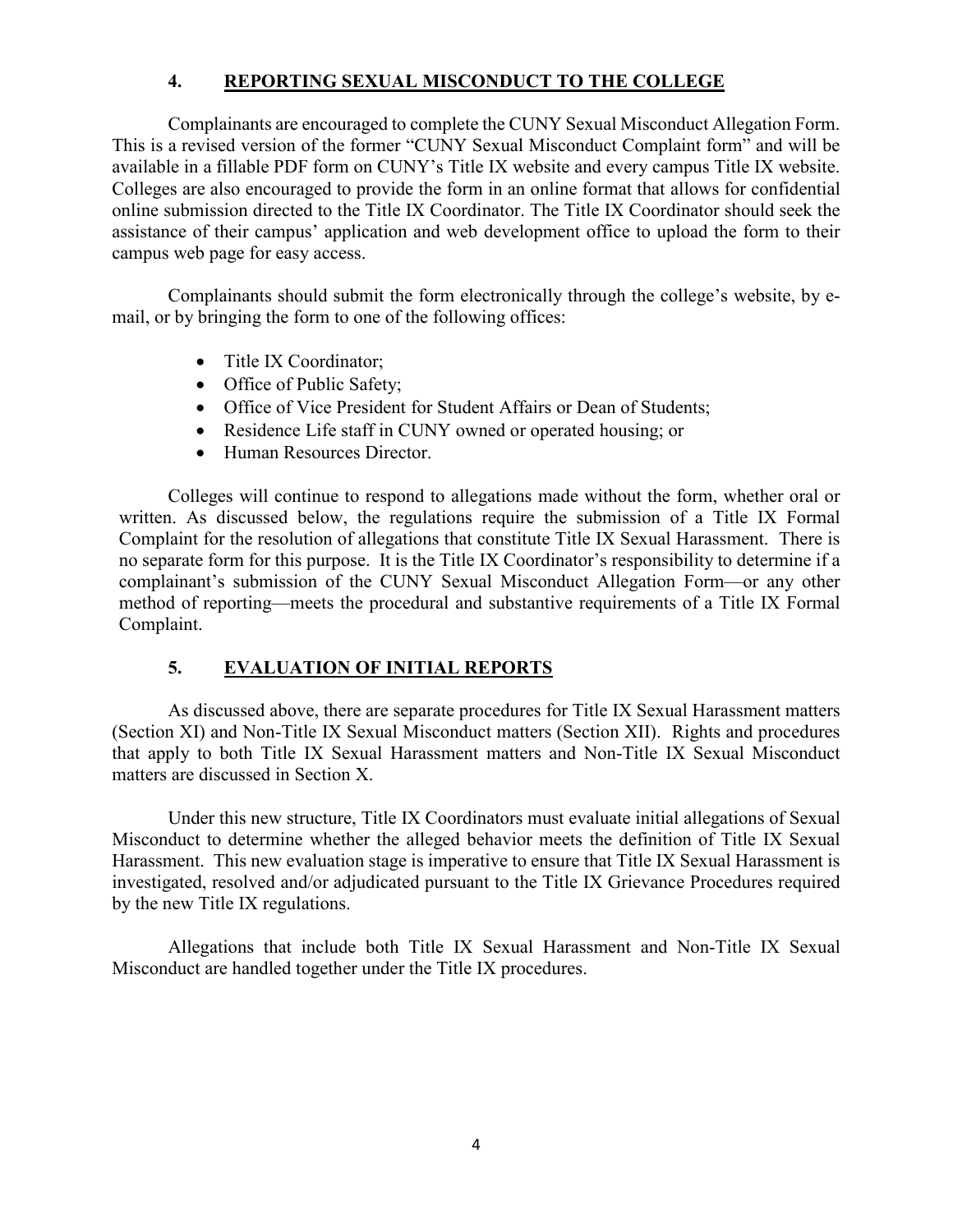## **6. TITLE IX SEXUAL HARASSMENT MATTERS**

#### **a. Requirement of a Title IX Formal Complaint**

Pursuant to the new regulations, a Title IX Formal Complaint is required to initiate and resolve a Title IX Sexual Harassment matter. USDOE defines a Title IX Formal Complaint as a document filed by a complainant or signed by the Title IX Coordinator alleging Title IX Sexual Harassment against a respondent and requesting that the college investigate the allegations.

There is no specific form or manner in which a Title IX Formal Complaint must be filed, so long as the submission meets the substantive and procedural requirements of the USDOE definition above. Substantively, a Title IX Formal Complaint must allege behavior that, if true, meets the definition of Title IX Sexual Harassment. Procedurally, the Title IX Formal Complaint must be filed by a complainant, which means that it may be a physical document, e-mail or electronic submission through a campus online form, so long as it contains the complainant's physical or digital signature, or otherwise indicates that the complainant is the person filing the complaint.

There are also circumstances when a Title IX Coordinator may sign a Title IX Formal Complaint, with or without a complainant's desire to participate in a grievance process.

After a Title IX Coordinator determines that allegations will proceed as a Title IX Sexual Harassment matter, the Title IX Coordinator must determine whether the manner in which the initial allegations were reported meets the criteria of a Title IX Formal Complaint. If the manner in which the initial allegations were reported does not meet the criteria of a Title IX Formal Complaint, the Title IX Coordinator will contact the complainant to explain how to file a Title IX Formal Complaint and notify them that a Title IX Formal Complaint is required to resolve the allegations.

If no Title IX Formal Complaint is received within a reasonable time, the Title IX Coordinator may administratively close the matter. A complainant may file a Title IX Formal Complaint at any time thereafter.

## **b. Dismissal of Title IX Formal Complaint**

Title IX Formal Complaints must be investigated, resolved and adjudicated subject to the specific Title IX Grievance Procedures outlined by the regulations, unless the Title IX Formal Complaint is subject to the mandatory or discretionary dismissal criteria outlined in the regulations. If a Title IX Formal Complaint is dismissed, the parties must be given a formal dismissal notice that is subject to appeal to the University Title IX Director. See Section XI-D.

## **c. Investigation**

Under the new process for Title IX Sexual Harassment matters, the Title IX Coordinator will continue to investigate allegations and prepare an investigative report ("report"). Prior to the report being finalized, the parties have the right to review all of the evidence gathered during the investigation and to respond in writing. The Title IX Coordinator must consider the parties' written responses to the evidence before finalizing the report.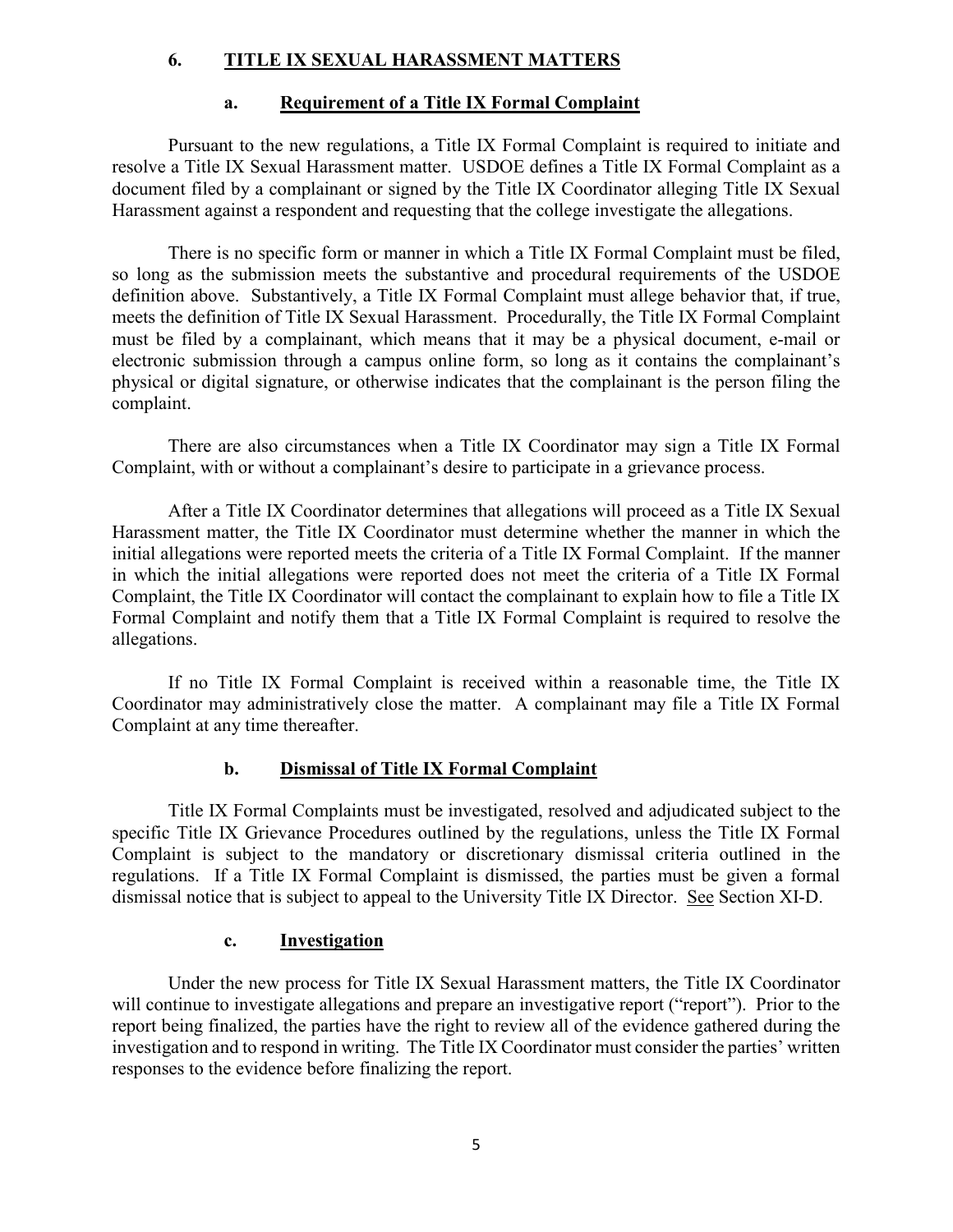## **d. Investigative Report**

Section XI of the Policy lists the six (6) required elements for Title IX Sexual Harassment investigative reports, which includes a summary of party and witness statements and other relevant evidence pertaining to each allegation. Title IX Sexual Harassment reports, unlike the Non-Title IX Sexual Misconduct investigative reports, will *not include* the Title IX Coordinator's analysis or factual findings. After the report is finalized, the parties have the right to review the final report and respond in writing. The final report and the parties' written responses to the final report will be forwarded to the Adjudication Committee for review prior to a hearing. As required by the regulations, all Title IX Sexual Harassment matters will proceed to a live hearing, unless the Title IX Formal Complaint is dismissed or otherwise resolved.

## **e. Investigation Time Frame**

When possible, the investigation of a Title IX Formal Complaint must be completed within one hundred-twenty (120) days of receipt of the Title IX Formal Complaint (including the evidence review process, completion of the investigative report and report review process).

# **7. NON-TITLE IX SEXUAL MISCONDUCT MATTERS**

In general, the investigation of Non-Title IX Sexual Misconduct matters largely mirrors the CUNY process that existed under previous versions of the Policy, with a few changes and updates.

Unlike Title IX Sexual Harassment matters, Non-Title IX Sexual Misconduct reports will continue to include the Title IX Coordinator's analysis and factual findings regarding whether in the investigator's opinion, there is a preponderance of evidence that the respondent is responsible for the allegations.

A major change is that when the complainant is a student, Non-Title IX Sexual Misconduct reports will now be shared with both parties prior to the report being sent to the campus president. This process has changed to provide student complainants the opportunity to appeal unsubstantiated findings to the Appeal Committee. The new appeals process is discussed in Section XII-D-a.

Following the appeal, if any, all reports will be forwarded to the campus president for appropriate action.

The college must make reasonable efforts to ensure that the investigation and resolution of allegations of Non-Title IX Sexual Misconduct are carried out within reasonably prompt time frames. While some allegations may require more extensive investigation, when possible, the investigation of allegations of Non-Title IX Sexual Misconduct (including completion of the investigative report) must now be completed within one hundred-twenty (120) days of the receipt of the allegations.

# **8. INFORMAL RESOLUTION**

Informal resolution is now available in all matters, except in cases involving Title IX Sexual Harassment allegations by a student against an employee. The Title IX Coordinator must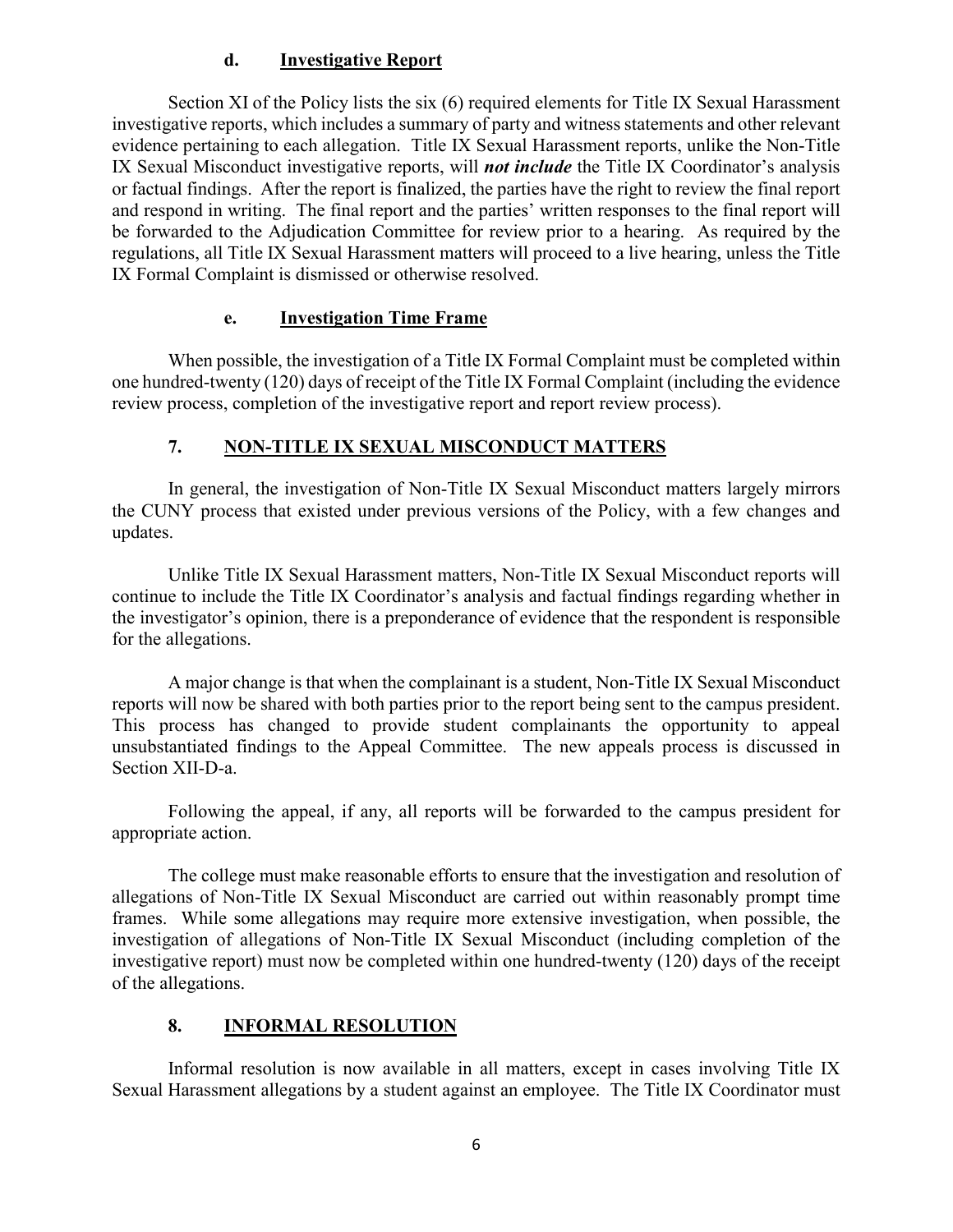consider every eligible case for informal resolution and, when deemed appropriate, will refer matters to a qualified staff or faculty member to facilitate the informal resolution. Each college must promptly designate employees to facilitate informal resolution. See Section X-B.

## **9. ADJUDICATION AND APPEAL COMMITTEES AND HEARING PROCESS**

Under the revised Policy, all hearings and most appeals are heard by committees comprised of individuals drawn from a CUNY-wide Sexual Misconduct Panel ("the Panel"). This is a change from the Article XV Faculty Student Disciplinary Committee that traditionally served as the decision maker for Sexual Misconduct cases. The Panel is comprised of faculty members, Higher Education Officer series employees and students. The Adjudication Committee serves as the decision-maker at hearings and the Appeal Committee decides appeals. Each Adjudication and Appeal Committee is comprised of three members of the Panel who will serve CUNY-wide but will not serve on cases from their home campus. The Panel for the 2020-2021 academic school year has already been selected, based on criteria in the previous version of the Policy. These Panel members will be notified of the changes to the Policy and their duties as CUNY-wide Panel members. RAC will provide guidance to college presidents on selection of the 2021-2022 Panel at a future date/time.

The University Title IX Director will now facilitate the selection and scheduling of the Adjudication and Appeal Committees and determine an appropriate physical location for hearings and meetings on a case-by-case basis. Hearings and/or meetings pursuant to this section may be conducted with all parties physically present in the same geographic location or, at CUNY's or the college's discretion, any and all parties, witnesses, and other participants may appear at the live hearing virtually, with technology enabling participants to see and hear each other simultaneously.

After the Adjudication Committee is selected and the hearing is scheduled, the college Office of Student Affairs or college Office of Human Resources will coordinate the hearing, including, for example, providing a location on campus (if applicable), facilitating a remote platform, recording the hearing and arranging for presenters and advisors, as needed.

Employees who are alleged to have committed Title IX Sexual Harassment are entitled to the hearing process required by the Title IX regulations, and if the employee is found responsible, the matter will be referred for discipline under applicable collective bargaining agreements, the Civil Service Law, or CUNY policies.

When possible, a hearing must be completed within sixty (60) days after completion of the investigation.

## **10. ADVISORS**

Both complainants and respondents have the right to be accompanied by an advisor of their choice, who may assist and advise throughout the entire investigation, adjudication and resolution process. The Policy makes clear that advisors must treat all hearing participants with respect, including the Adjudication Committee, parties and witnesses. Advisors must also abide by the Rules of Decorum that are being promulgated by CUNY. If a Title IX Sexual Harassment matter proceeds to a hearing and a party does not have an advisor present at the hearing, the college must, as required by the new regulations, provide an advisor for the limited purpose of conducting crossexamination on behalf of that party.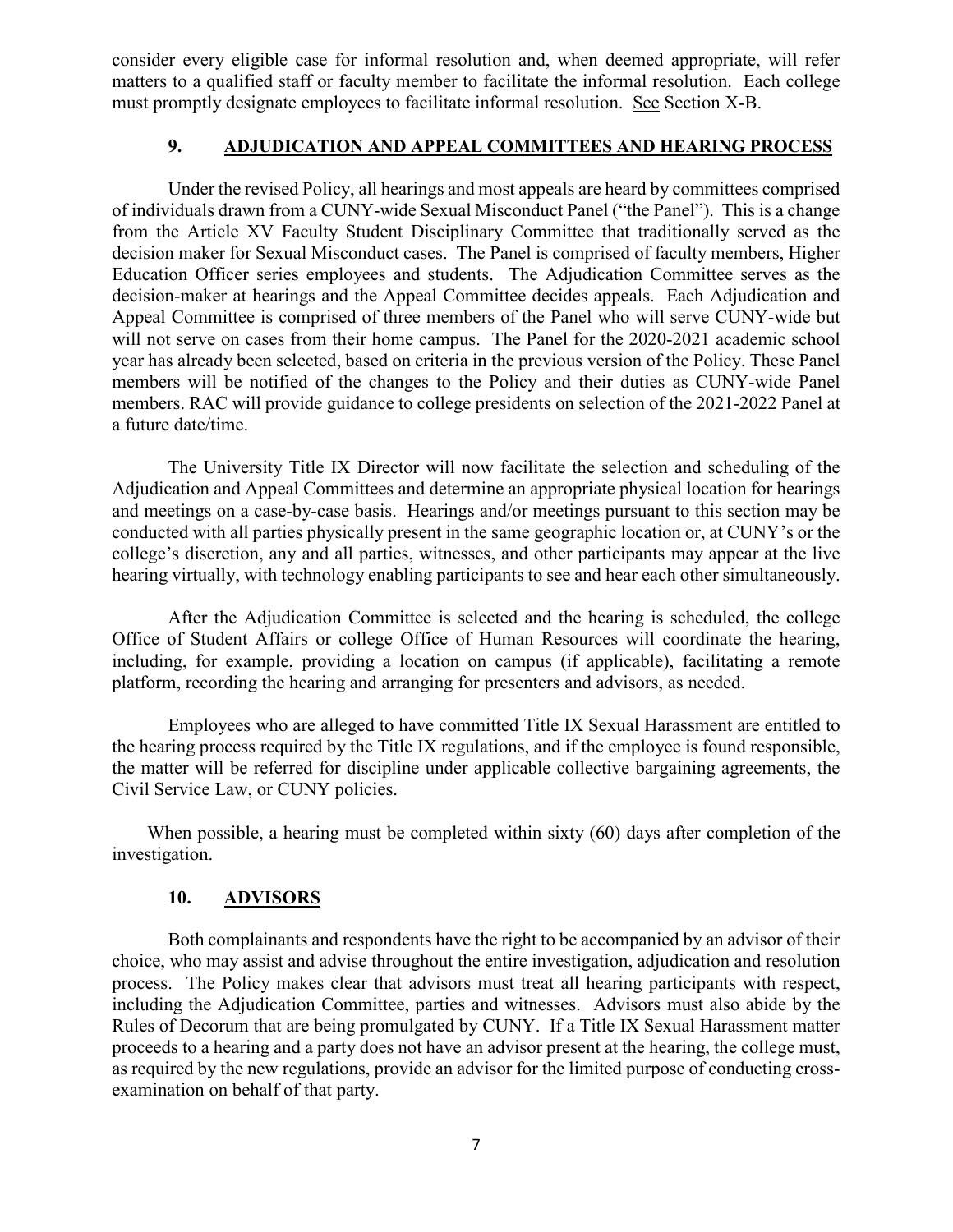It is up to each college/unit to identify an appropriate individual or individuals to serve in this role for Title IX Sexual Harassment hearings. Once identified and before serving as advisors in this capacity, these individuals will be trained by CUNY Central Office.

# **11. APPEALS**

For Title IX Sexual Harassment matters, either party can appeal the mandatory or discretionary dismissal of a Title IX Formal Complaint to the University Title IX Director on limited specified grounds. The Title IX Director will provide a written decision within fifteen (15) days of receipt of the appeal or the opposing party's submission whichever is later (Section XI-D).

For Non-Title IX Sexual Misconduct matters, if the allegations are unsubstantiated, a student complainant now has the right to appeal the Title IX Coordinator's finding to an Appeal Committee, on limited specified grounds. Appeals of this type are submitted to the University Title IX Director, who will facilitate the selection and scheduling of the Appeal Committee. If the Appeal Committee grants the appeal, it may remand the matter for appropriate action, which may include, but is not limited to, the evaluation of new evidence or a new investigation (Section XII-D-a).

Parties may appeal the Adjudication Committee's determination of responsibility and/or the penalty imposed to an Appeal Committee on limited specified grounds. Parties must first submit a Notice of Appeal to the University Title IX Director, who will notify the college to provide the hearing recording to both parties. The appealing party must submit their written appeal to the University Title IX Director within fifteen (15) days of delivery of the hearing recording. The University Title IX Director will provide the non-appealing party with a copy of the appeal and the non-appealing party has fifteen (15) days to respond in writing (Section X-E).

# **12. EDUCATION AND TRAINING**

CUNY's campuses must continue to provide comprehensive education and awareness programs for all incoming students and new employees and annual training on sexual harassment prevention for all employees.

Additionally, CUNY Central Office is responsible for providing training to Title IX Coordinators and their designees, Student Conduct Officers, Public Safety employees, Human Resource Directors, members of the CUNY-wide Sexual Misconduct Panel, and anyone that facilitates informal resolutions.

In the coming days, the University Title IX Director will provide The CUNY Sexual Misconduct Investigation Process and Procedures Manual and various templates that should be utilized by Title IX Coordinators during the course of an investigation.

# **13. SUMMARY OF ACTION STEPS REQUIRED BY COLLEGES**

Colleges must:

a. Upload a fillable PDF version of the CUNY Sexual Misconduct Allegation Form to their campus website by **September 8, 2020**.